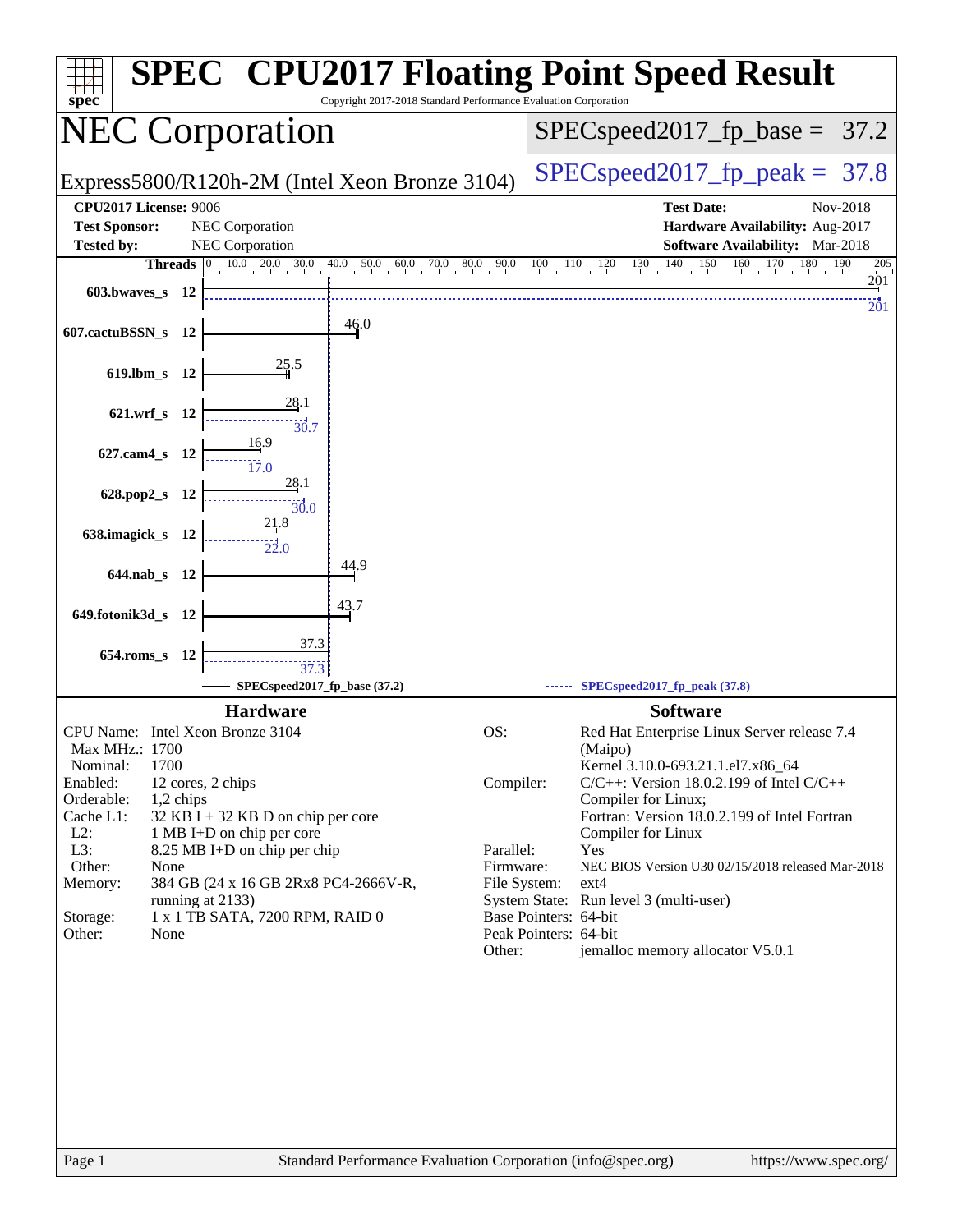

[654.roms\\_s](http://www.spec.org/auto/cpu2017/Docs/benchmarks/654.roms_s.html) 12 422 37.3 423 37.2 **[423](http://www.spec.org/auto/cpu2017/Docs/result-fields.html#Median) [37.3](http://www.spec.org/auto/cpu2017/Docs/result-fields.html#Median)** 12 420 37.5 422 37.3 **[422](http://www.spec.org/auto/cpu2017/Docs/result-fields.html#Median) [37.3](http://www.spec.org/auto/cpu2017/Docs/result-fields.html#Median) [SPECspeed2017\\_fp\\_base =](http://www.spec.org/auto/cpu2017/Docs/result-fields.html#SPECspeed2017fpbase) 37.2**

**[SPECspeed2017\\_fp\\_peak =](http://www.spec.org/auto/cpu2017/Docs/result-fields.html#SPECspeed2017fppeak) 37.8**

Results appear in the [order in which they were run.](http://www.spec.org/auto/cpu2017/Docs/result-fields.html#RunOrder) Bold underlined text [indicates a median measurement](http://www.spec.org/auto/cpu2017/Docs/result-fields.html#Median).

#### **[Operating System Notes](http://www.spec.org/auto/cpu2017/Docs/result-fields.html#OperatingSystemNotes)**

Stack size set to unlimited using "ulimit -s unlimited"

#### **[General Notes](http://www.spec.org/auto/cpu2017/Docs/result-fields.html#GeneralNotes)**

Environment variables set by runcpu before the start of the run: KMP\_AFFINITY = "granularity=fine,compact" LD\_LIBRARY\_PATH = "/home/cpu2017/lib/ia32:/home/cpu2017/lib/intel64:/home/cpu2017/je5.0.1-32:/home/cpu2017/je5.0.1-64" OMP\_STACKSIZE = "192M"

 Binaries compiled on a system with 1x Intel Core i7-6700K CPU + 32GB RAM memory using Redhat Enterprise Linux 7.5 Transparent Huge Pages enabled by default Prior to runcpu invocation Filesystem page cache synced and cleared with: sync; echo 3 > /proc/sys/vm/drop\_caches

 Yes: The test sponsor attests, as of date of publication, that CVE-2017-5754 (Meltdown) is mitigated in the system as tested and documented. Yes: The test sponsor attests, as of date of publication, that CVE-2017-5753 (Spectre variant 1) is mitigated in the system as tested and documented. Yes: The test sponsor attests, as of date of publication, that CVE-2017-5715 (Spectre variant 2) is mitigated in the system as tested and documented.

 jemalloc, a general purpose malloc implementation built with the RedHat Enterprise 7.5, and the system compiler gcc 4.8.5 sources available from jemalloc.net or <https://github.com/jemalloc/jemalloc/releases>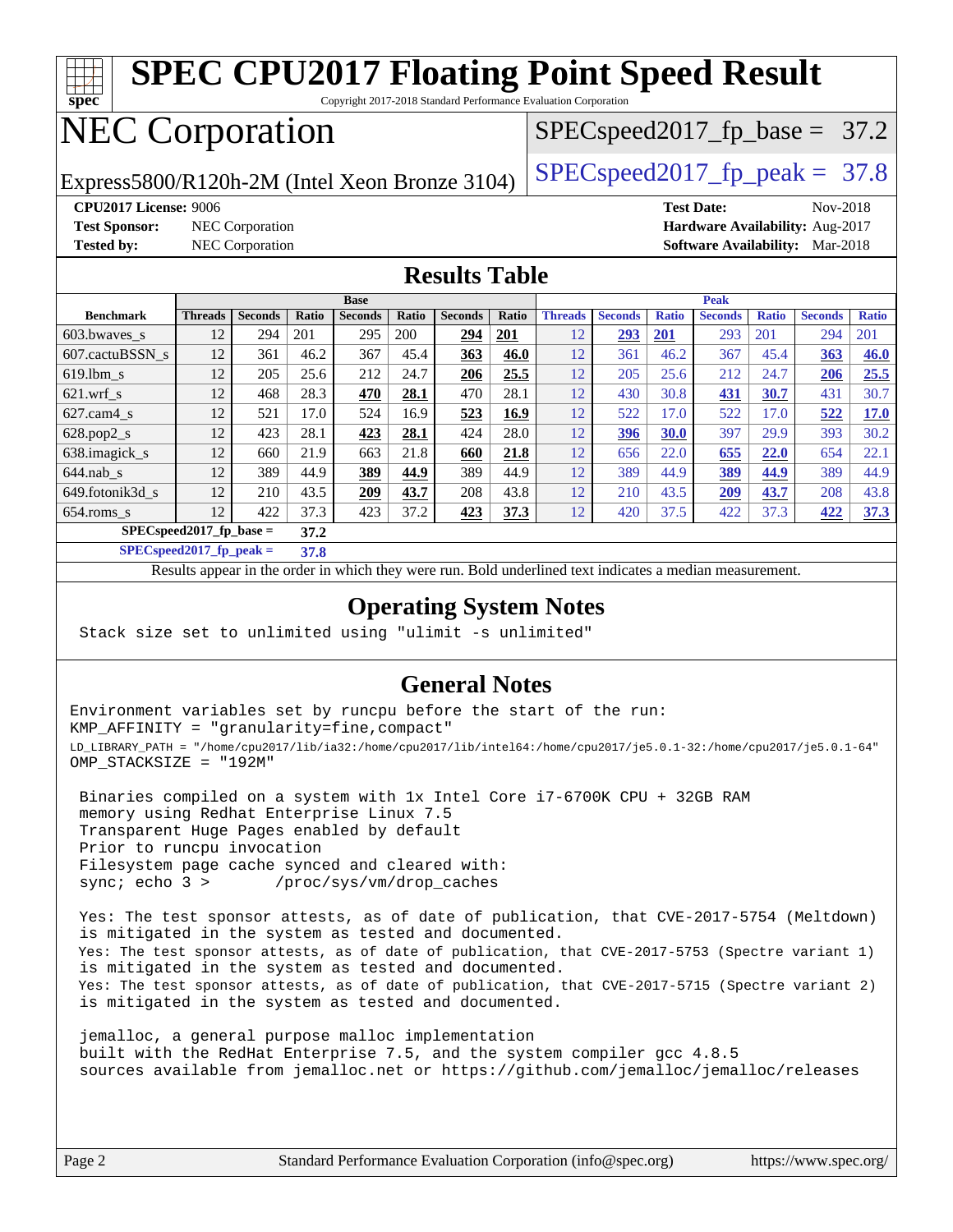| $spec*$                                                                                                                                                                                                                                                                                                                                                                                                                                                                                                                                                                                                                                                                                                                                                                                                                                                                                                                                                                                                                                                                                                                                                                                     | Copyright 2017-2018 Standard Performance Evaluation Corporation                                                  | <b>SPEC CPU2017 Floating Point Speed Result</b>                                                                                                             |
|---------------------------------------------------------------------------------------------------------------------------------------------------------------------------------------------------------------------------------------------------------------------------------------------------------------------------------------------------------------------------------------------------------------------------------------------------------------------------------------------------------------------------------------------------------------------------------------------------------------------------------------------------------------------------------------------------------------------------------------------------------------------------------------------------------------------------------------------------------------------------------------------------------------------------------------------------------------------------------------------------------------------------------------------------------------------------------------------------------------------------------------------------------------------------------------------|------------------------------------------------------------------------------------------------------------------|-------------------------------------------------------------------------------------------------------------------------------------------------------------|
| <b>NEC Corporation</b>                                                                                                                                                                                                                                                                                                                                                                                                                                                                                                                                                                                                                                                                                                                                                                                                                                                                                                                                                                                                                                                                                                                                                                      |                                                                                                                  | $SPEC speed2017_f p\_base = 37.2$                                                                                                                           |
| Express5800/R120h-2M (Intel Xeon Bronze 3104)                                                                                                                                                                                                                                                                                                                                                                                                                                                                                                                                                                                                                                                                                                                                                                                                                                                                                                                                                                                                                                                                                                                                               |                                                                                                                  | $SPEC speed2017fp peak = 37.8$                                                                                                                              |
| CPU2017 License: 9006<br><b>Test Sponsor:</b><br>NEC Corporation<br><b>Tested by:</b><br>NEC Corporation                                                                                                                                                                                                                                                                                                                                                                                                                                                                                                                                                                                                                                                                                                                                                                                                                                                                                                                                                                                                                                                                                    |                                                                                                                  | <b>Test Date:</b><br>Nov-2018<br>Hardware Availability: Aug-2017<br><b>Software Availability:</b> Mar-2018                                                  |
|                                                                                                                                                                                                                                                                                                                                                                                                                                                                                                                                                                                                                                                                                                                                                                                                                                                                                                                                                                                                                                                                                                                                                                                             | <b>Platform Notes</b>                                                                                            |                                                                                                                                                             |
| BIOS Settings:<br>Thermal Configuration: Maximum Cooling<br>Workload Profile: General Peak Frequency Compute<br>Memory Patrol Scrubbing: Disabled<br>Energy/Performance Bias: Maximum Performance<br>LLC Dead Line Allocation: Disabled<br>Workload Profile: Custom<br>NUMA Group Size Optimization: Flat<br>Adjacent Sector Prefetch: Disabled<br>DCU Stream Prefetcher: Disabled<br>Sysinfo program /home/cpu2017/bin/sysinfo<br>Rev: r5974 of 2018-05-19 9bcde8f2999c33d61f64985e45859ea9<br>running on r120h2m Thu Nov 15 13:26:42 2018<br>SUT (System Under Test) info as seen by some common utilities.<br>For more information on this section, see<br>https://www.spec.org/cpu2017/Docs/config.html#sysinfo<br>From /proc/cpuinfo<br>model name: Intel(R) Xeon(R) Bronze 3104 CPU @ 1.70GHz<br>"physical id"s (chips)<br>2<br>12 "processors"<br>cpu cores $: 6$<br>siblings : 6<br>physical 0: cores 0 1 2 3 4 5<br>physical 1: cores 0 1 2 3 4 5<br>From 1scpu:<br>Architecture:<br>$CPU$ op-mode( $s$ ):<br>Byte Order:<br>CPU(s):<br>On-line CPU(s) list:<br>Thread(s) per core:<br>Core(s) per socket:<br>Socket(s):<br>NUMA $node(s):$<br>Vendor ID:<br>CPU family:<br>Model: | x86_64<br>$32$ -bit, $64$ -bit<br>Little Endian<br>12<br>$0 - 11$<br>1<br>6<br>2<br>2<br>GenuineIntel<br>6<br>85 | cores, siblings (Caution: counting these is hw and system dependent. The following<br>excerpts from /proc/cpuinfo might not be reliable. Use with caution.) |
| Model name:<br>Stepping:<br>CPU MHz:<br>BogoMIPS:                                                                                                                                                                                                                                                                                                                                                                                                                                                                                                                                                                                                                                                                                                                                                                                                                                                                                                                                                                                                                                                                                                                                           | 4<br>1700.000<br>3400.00                                                                                         | Intel(R) Xeon(R) Bronze 3104 CPU @ 1.70GHz                                                                                                                  |
| Virtualization:                                                                                                                                                                                                                                                                                                                                                                                                                                                                                                                                                                                                                                                                                                                                                                                                                                                                                                                                                                                                                                                                                                                                                                             | $VT - x$                                                                                                         |                                                                                                                                                             |
|                                                                                                                                                                                                                                                                                                                                                                                                                                                                                                                                                                                                                                                                                                                                                                                                                                                                                                                                                                                                                                                                                                                                                                                             | (Continued on next page)                                                                                         |                                                                                                                                                             |
| Page 3                                                                                                                                                                                                                                                                                                                                                                                                                                                                                                                                                                                                                                                                                                                                                                                                                                                                                                                                                                                                                                                                                                                                                                                      | Standard Performance Evaluation Corporation (info@spec.org)                                                      | https://www.spec.org/                                                                                                                                       |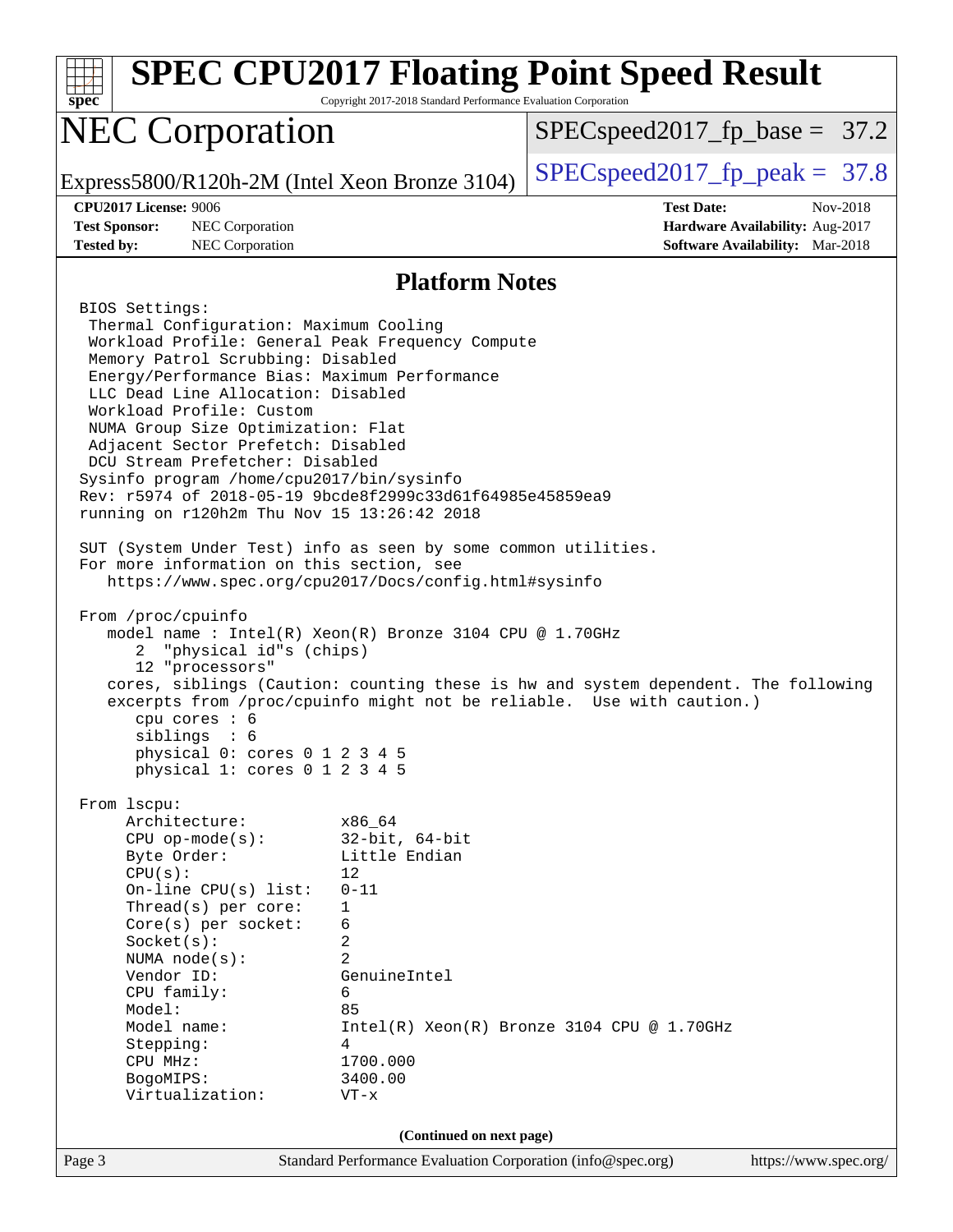Page 4 Standard Performance Evaluation Corporation [\(info@spec.org\)](mailto:info@spec.org) <https://www.spec.org/> **[spec](http://www.spec.org/) [SPEC CPU2017 Floating Point Speed Result](http://www.spec.org/auto/cpu2017/Docs/result-fields.html#SPECCPU2017FloatingPointSpeedResult)** Copyright 2017-2018 Standard Performance Evaluation Corporation NEC Corporation Express5800/R120h-2M (Intel Xeon Bronze 3104) [SPECspeed2017\\_fp\\_peak =](http://www.spec.org/auto/cpu2017/Docs/result-fields.html#SPECspeed2017fppeak) 37.8  $SPECspeed2017_fp\_base = 37.2$ **[CPU2017 License:](http://www.spec.org/auto/cpu2017/Docs/result-fields.html#CPU2017License)** 9006 **[Test Date:](http://www.spec.org/auto/cpu2017/Docs/result-fields.html#TestDate)** Nov-2018 **[Test Sponsor:](http://www.spec.org/auto/cpu2017/Docs/result-fields.html#TestSponsor)** NEC Corporation **[Hardware Availability:](http://www.spec.org/auto/cpu2017/Docs/result-fields.html#HardwareAvailability)** Aug-2017 **[Tested by:](http://www.spec.org/auto/cpu2017/Docs/result-fields.html#Testedby)** NEC Corporation **[Software Availability:](http://www.spec.org/auto/cpu2017/Docs/result-fields.html#SoftwareAvailability)** Mar-2018 **[Platform Notes \(Continued\)](http://www.spec.org/auto/cpu2017/Docs/result-fields.html#PlatformNotes)** L1d cache: 32K L1i cache: 32K L2 cache: 1024K L3 cache: 8448K NUMA node0 CPU(s): 0-2,6-8 NUMA node1 CPU(s): 3-5,9-11 Flags: fpu vme de pse tsc msr pae mce cx8 apic sep mtrr pge mca cmov pat pse36 clflush dts acpi mmx fxsr sse sse2 ss ht tm pbe syscall nx pdpe1gb rdtscp lm constant\_tsc art arch\_perfmon pebs bts rep\_good nopl xtopology nonstop\_tsc aperfmperf eagerfpu pni pclmulqdq dtes64 monitor ds\_cpl vmx smx est tm2 ssse3 fma cx16 xtpr pdcm pcid dca sse4\_1 sse4\_2 x2apic movbe popcnt tsc\_deadline\_timer aes xsave avx f16c rdrand lahf\_lm abm 3dnowprefetch epb cat\_l3 cdp\_l3 invpcid\_single intel\_pt spec\_ctrl ibpb\_support tpr\_shadow vnmi flexpriority ept vpid fsgsbase tsc\_adjust bmi1 hle avx2 smep bmi2 erms invpcid rtm cqm mpx rdt\_a avx512f avx512dq rdseed adx smap clflushopt clwb avx512cd avx512bw avx512vl xsaveopt xsavec xgetbv1 cqm\_llc cqm\_occup\_llc cqm\_mbm\_total cqm\_mbm\_local dtherm arat pln pts /proc/cpuinfo cache data cache size : 8448 KB From numactl --hardware WARNING: a numactl 'node' might or might not correspond to a physical chip. available: 2 nodes (0-1) node 0 cpus: 0 1 2 6 7 8 node 0 size: 196268 MB node 0 free: 191694 MB node 1 cpus: 3 4 5 9 10 11 node 1 size: 196607 MB node 1 free: 192174 MB node distances: node 0 1  $0: 10 21$  1: 21 10 From /proc/meminfo MemTotal: 395932708 kB HugePages\_Total: 0 Hugepagesize: 2048 kB From /etc/\*release\* /etc/\*version\* os-release: NAME="Red Hat Enterprise Linux Server" VERSION="7.4 (Maipo)" ID="rhel" ID\_LIKE="fedora" VARIANT="Server" VARIANT\_ID="server" **(Continued on next page)**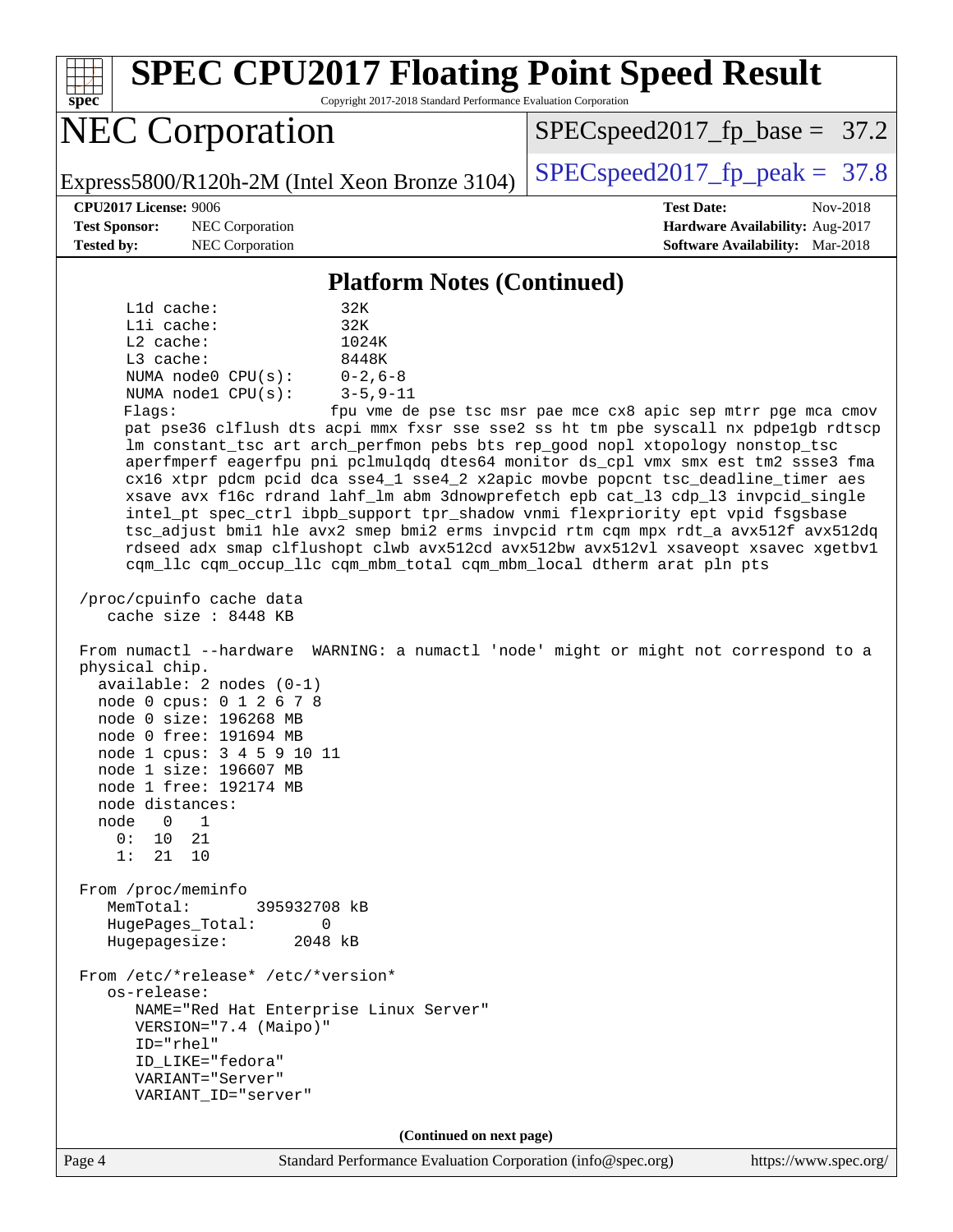| <b>SPEC CPU2017 Floating Point Speed Result</b>                                                                                                                                                                                                                                                                                                                                                                                                         |                                                                           |
|---------------------------------------------------------------------------------------------------------------------------------------------------------------------------------------------------------------------------------------------------------------------------------------------------------------------------------------------------------------------------------------------------------------------------------------------------------|---------------------------------------------------------------------------|
| Copyright 2017-2018 Standard Performance Evaluation Corporation<br>spec                                                                                                                                                                                                                                                                                                                                                                                 |                                                                           |
| <b>NEC Corporation</b>                                                                                                                                                                                                                                                                                                                                                                                                                                  | $SPEC speed2017_f p\_base = 37.2$                                         |
| Express5800/R120h-2M (Intel Xeon Bronze 3104)                                                                                                                                                                                                                                                                                                                                                                                                           | $SPEC speed2017fp peak = 37.8$                                            |
| <b>CPU2017 License: 9006</b>                                                                                                                                                                                                                                                                                                                                                                                                                            | <b>Test Date:</b><br>Nov-2018                                             |
| <b>Test Sponsor:</b><br>NEC Corporation<br><b>Tested by:</b><br>NEC Corporation                                                                                                                                                                                                                                                                                                                                                                         | Hardware Availability: Aug-2017<br><b>Software Availability:</b> Mar-2018 |
| <b>Platform Notes (Continued)</b>                                                                                                                                                                                                                                                                                                                                                                                                                       |                                                                           |
| VERSION ID="7.4"<br>PRETTY_NAME="Red Hat Enterprise Linux Server 7.4 (Maipo)"<br>redhat-release: Red Hat Enterprise Linux Server release 7.4 (Maipo)<br>system-release: Red Hat Enterprise Linux Server release 7.4 (Maipo)<br>system-release-cpe: cpe:/o:redhat:enterprise_linux:7.4:ga:server<br>$uname -a$ :<br>Linux r120h2m 3.10.0-693.21.1.el7.x86_64 #1 SMP Fri Feb 23 18:54:16 UTC 2018 x86_64                                                  |                                                                           |
| x86_64 x86_64 GNU/Linux<br>Kernel self-reported vulnerability status:                                                                                                                                                                                                                                                                                                                                                                                   |                                                                           |
| CVE-2017-5754 (Meltdown):<br>Mitigation: PTI<br>CVE-2017-5753 (Spectre variant 1): Mitigation: Load fences<br>CVE-2017-5715 (Spectre variant 2): Mitigation: IBRS (kernel)<br>run-level 3 Nov 15 13:21                                                                                                                                                                                                                                                  |                                                                           |
| SPEC is set to: /home/cpu2017<br>Filesystem<br>Type Size Used Avail Use% Mounted on<br>/dev/sda3<br>ext4 909G 382G 481G 45% /                                                                                                                                                                                                                                                                                                                           |                                                                           |
| Additional information from dmidecode follows. WARNING: Use caution when you interpret<br>this section. The 'dmidecode' program reads system data which is "intended to allow<br>hardware to be accurately determined", but the intent may not be met, as there are<br>frequent changes to hardware, firmware, and the "DMTF SMBIOS" standard.<br>BIOS NEC U30 02/15/2018<br>Memory:<br>24x UNKNOWN NOT AVAILABLE 16 GB 2 rank 2666, configured at 2133 |                                                                           |
| (End of data from sysinfo program)                                                                                                                                                                                                                                                                                                                                                                                                                      |                                                                           |
| <b>Compiler Version Notes</b>                                                                                                                                                                                                                                                                                                                                                                                                                           |                                                                           |
| CC 619.1bm_s(base) 638.imagick_s(base, peak) 644.nab_s(base, peak)<br>icc (ICC) 18.0.2 20180210<br>Copyright (C) 1985-2018 Intel Corporation. All rights reserved.                                                                                                                                                                                                                                                                                      |                                                                           |
| $619.1$ bm_s(peak)<br>CC                                                                                                                                                                                                                                                                                                                                                                                                                                |                                                                           |

icc (ICC) 18.0.2 20180210

Copyright (C) 1985-2018 Intel Corporation. All rights reserved.

**(Continued on next page)**

Page 5 Standard Performance Evaluation Corporation [\(info@spec.org\)](mailto:info@spec.org) <https://www.spec.org/>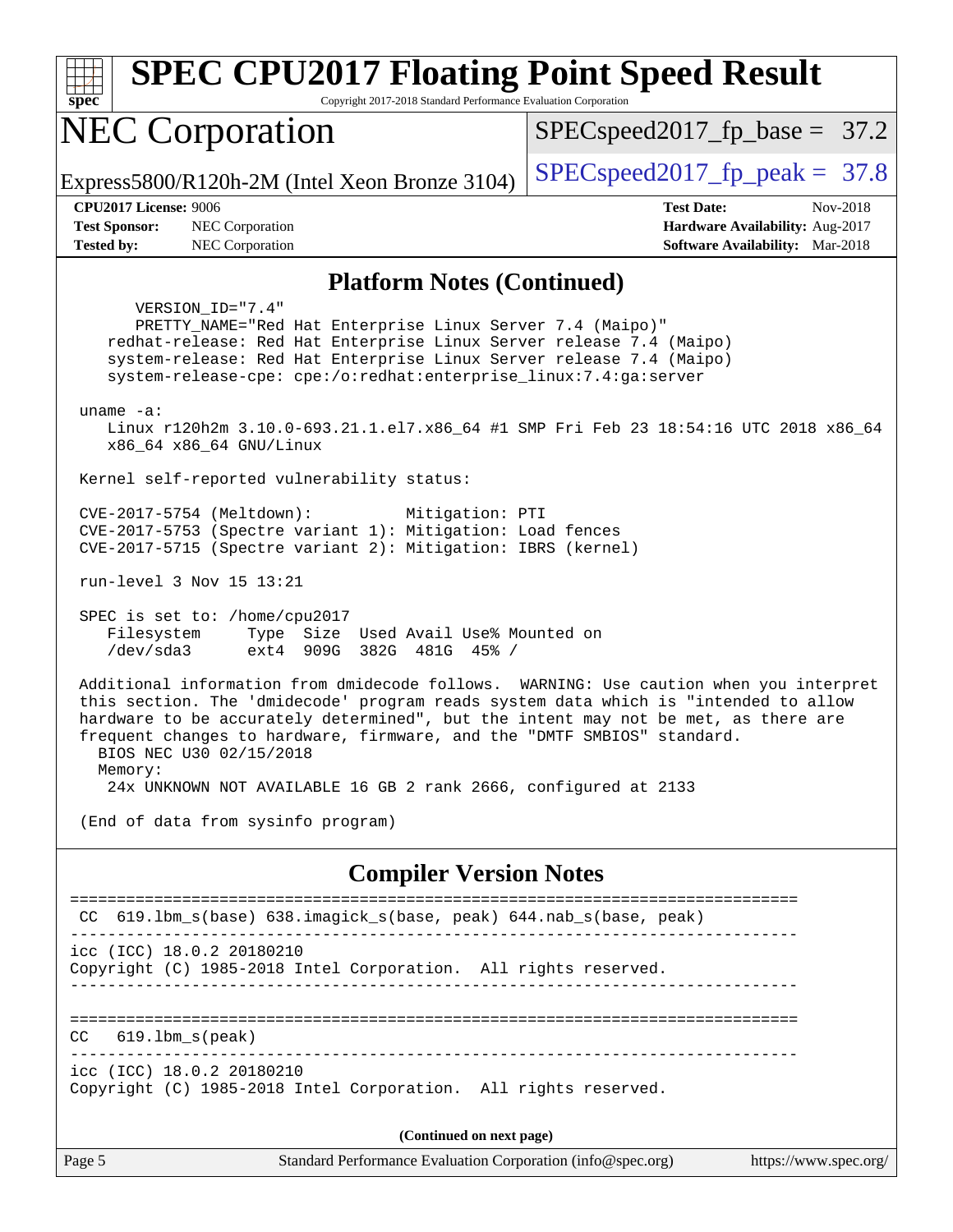| $spec^*$                                                                  |                                                                                                                                                                                                  | <b>SPEC CPU2017 Floating Point Speed Result</b><br>Copyright 2017-2018 Standard Performance Evaluation Corporation |
|---------------------------------------------------------------------------|--------------------------------------------------------------------------------------------------------------------------------------------------------------------------------------------------|--------------------------------------------------------------------------------------------------------------------|
|                                                                           | <b>NEC Corporation</b>                                                                                                                                                                           | $SPEC speed2017_f p\_base = 37.2$                                                                                  |
|                                                                           | Express5800/R120h-2M (Intel Xeon Bronze 3104)                                                                                                                                                    | $SPEC speed2017fp peak = 37.8$                                                                                     |
| <b>CPU2017 License: 9006</b><br><b>Test Sponsor:</b><br><b>Tested by:</b> | NEC Corporation<br>NEC Corporation                                                                                                                                                               | <b>Test Date:</b><br>Nov-2018<br>Hardware Availability: Aug-2017<br><b>Software Availability:</b> Mar-2018         |
|                                                                           |                                                                                                                                                                                                  | <b>Compiler Version Notes (Continued)</b>                                                                          |
| FC.                                                                       | 607.cactuBSSN_s(base, peak)                                                                                                                                                                      |                                                                                                                    |
|                                                                           | icpc (ICC) 18.0.2 20180210<br>Copyright (C) 1985-2018 Intel Corporation. All rights reserved.<br>icc (ICC) 18.0.2 20180210                                                                       |                                                                                                                    |
|                                                                           | Copyright (C) 1985-2018 Intel Corporation. All rights reserved.<br>ifort (IFORT) 18.0.2 20180210<br>Copyright (C) 1985-2018 Intel Corporation. All rights reserved.                              |                                                                                                                    |
| FC.                                                                       |                                                                                                                                                                                                  | 603.bwaves_s(base) 649.fotonik3d_s(base) 654.roms_s(base, peak)                                                    |
|                                                                           | ifort (IFORT) 18.0.2 20180210<br>Copyright (C) 1985-2018 Intel Corporation. All rights reserved.                                                                                                 |                                                                                                                    |
| FC.                                                                       | 603.bwaves_s(peak) 649.fotonik3d_s(peak)                                                                                                                                                         |                                                                                                                    |
|                                                                           | ifort (IFORT) 18.0.2 20180210<br>Copyright (C) 1985-2018 Intel Corporation. All rights reserved.                                                                                                 |                                                                                                                    |
|                                                                           | $CC$ 621.wrf_s(base) 627.cam4_s(base, peak) 628.pop2_s(base)                                                                                                                                     |                                                                                                                    |
|                                                                           | ifort (IFORT) 18.0.2 20180210<br>Copyright (C) 1985-2018 Intel Corporation. All rights reserved.<br>icc (ICC) 18.0.2 20180210<br>Copyright (C) 1985-2018 Intel Corporation. All rights reserved. |                                                                                                                    |
|                                                                           | $CC$ $621.wrf_s(peak)$ $628.pop2_s(peak)$                                                                                                                                                        |                                                                                                                    |
|                                                                           | ifort (IFORT) 18.0.2 20180210<br>Copyright (C) 1985-2018 Intel Corporation. All rights reserved.<br>icc (ICC) 18.0.2 20180210                                                                    |                                                                                                                    |
|                                                                           | Copyright (C) 1985-2018 Intel Corporation. All rights reserved.                                                                                                                                  |                                                                                                                    |
|                                                                           |                                                                                                                                                                                                  |                                                                                                                    |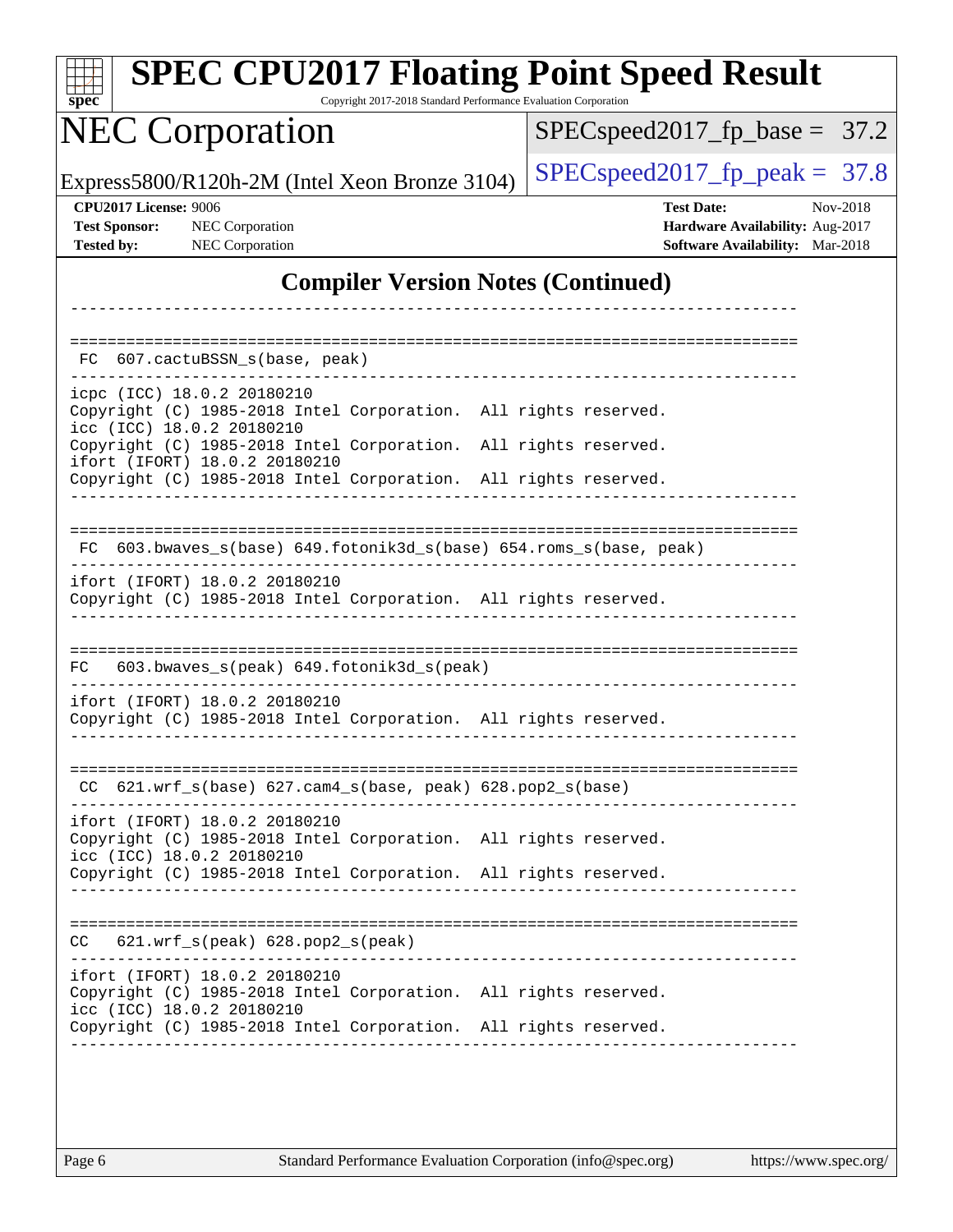

# **[SPEC CPU2017 Floating Point Speed Result](http://www.spec.org/auto/cpu2017/Docs/result-fields.html#SPECCPU2017FloatingPointSpeedResult)**

Copyright 2017-2018 Standard Performance Evaluation Corporation

## NEC Corporation

 $SPECspeed2017_fp\_base = 37.2$ 

Express5800/R120h-2M (Intel Xeon Bronze 3104) [SPECspeed2017\\_fp\\_peak =](http://www.spec.org/auto/cpu2017/Docs/result-fields.html#SPECspeed2017fppeak) 37.8

**[Test Sponsor:](http://www.spec.org/auto/cpu2017/Docs/result-fields.html#TestSponsor)** NEC Corporation **[Hardware Availability:](http://www.spec.org/auto/cpu2017/Docs/result-fields.html#HardwareAvailability)** Aug-2017

**[CPU2017 License:](http://www.spec.org/auto/cpu2017/Docs/result-fields.html#CPU2017License)** 9006 **[Test Date:](http://www.spec.org/auto/cpu2017/Docs/result-fields.html#TestDate)** Nov-2018 **[Tested by:](http://www.spec.org/auto/cpu2017/Docs/result-fields.html#Testedby)** NEC Corporation **[Software Availability:](http://www.spec.org/auto/cpu2017/Docs/result-fields.html#SoftwareAvailability)** Mar-2018

#### **[Base Compiler Invocation](http://www.spec.org/auto/cpu2017/Docs/result-fields.html#BaseCompilerInvocation)**

[C benchmarks](http://www.spec.org/auto/cpu2017/Docs/result-fields.html#Cbenchmarks): [icc -m64 -std=c11](http://www.spec.org/cpu2017/results/res2018q4/cpu2017-20181126-09842.flags.html#user_CCbase_intel_icc_64bit_c11_33ee0cdaae7deeeab2a9725423ba97205ce30f63b9926c2519791662299b76a0318f32ddfffdc46587804de3178b4f9328c46fa7c2b0cd779d7a61945c91cd35)

[Fortran benchmarks](http://www.spec.org/auto/cpu2017/Docs/result-fields.html#Fortranbenchmarks): [ifort -m64](http://www.spec.org/cpu2017/results/res2018q4/cpu2017-20181126-09842.flags.html#user_FCbase_intel_ifort_64bit_24f2bb282fbaeffd6157abe4f878425411749daecae9a33200eee2bee2fe76f3b89351d69a8130dd5949958ce389cf37ff59a95e7a40d588e8d3a57e0c3fd751)

[Benchmarks using both Fortran and C](http://www.spec.org/auto/cpu2017/Docs/result-fields.html#BenchmarksusingbothFortranandC): [ifort -m64](http://www.spec.org/cpu2017/results/res2018q4/cpu2017-20181126-09842.flags.html#user_CC_FCbase_intel_ifort_64bit_24f2bb282fbaeffd6157abe4f878425411749daecae9a33200eee2bee2fe76f3b89351d69a8130dd5949958ce389cf37ff59a95e7a40d588e8d3a57e0c3fd751) [icc -m64 -std=c11](http://www.spec.org/cpu2017/results/res2018q4/cpu2017-20181126-09842.flags.html#user_CC_FCbase_intel_icc_64bit_c11_33ee0cdaae7deeeab2a9725423ba97205ce30f63b9926c2519791662299b76a0318f32ddfffdc46587804de3178b4f9328c46fa7c2b0cd779d7a61945c91cd35)

[Benchmarks using Fortran, C, and C++:](http://www.spec.org/auto/cpu2017/Docs/result-fields.html#BenchmarksusingFortranCandCXX) [icpc -m64](http://www.spec.org/cpu2017/results/res2018q4/cpu2017-20181126-09842.flags.html#user_CC_CXX_FCbase_intel_icpc_64bit_4ecb2543ae3f1412ef961e0650ca070fec7b7afdcd6ed48761b84423119d1bf6bdf5cad15b44d48e7256388bc77273b966e5eb805aefd121eb22e9299b2ec9d9) [icc -m64 -std=c11](http://www.spec.org/cpu2017/results/res2018q4/cpu2017-20181126-09842.flags.html#user_CC_CXX_FCbase_intel_icc_64bit_c11_33ee0cdaae7deeeab2a9725423ba97205ce30f63b9926c2519791662299b76a0318f32ddfffdc46587804de3178b4f9328c46fa7c2b0cd779d7a61945c91cd35) [ifort -m64](http://www.spec.org/cpu2017/results/res2018q4/cpu2017-20181126-09842.flags.html#user_CC_CXX_FCbase_intel_ifort_64bit_24f2bb282fbaeffd6157abe4f878425411749daecae9a33200eee2bee2fe76f3b89351d69a8130dd5949958ce389cf37ff59a95e7a40d588e8d3a57e0c3fd751)

#### **[Base Portability Flags](http://www.spec.org/auto/cpu2017/Docs/result-fields.html#BasePortabilityFlags)**

 603.bwaves\_s: [-DSPEC\\_LP64](http://www.spec.org/cpu2017/results/res2018q4/cpu2017-20181126-09842.flags.html#suite_basePORTABILITY603_bwaves_s_DSPEC_LP64) 607.cactuBSSN\_s: [-DSPEC\\_LP64](http://www.spec.org/cpu2017/results/res2018q4/cpu2017-20181126-09842.flags.html#suite_basePORTABILITY607_cactuBSSN_s_DSPEC_LP64) 619.lbm\_s: [-DSPEC\\_LP64](http://www.spec.org/cpu2017/results/res2018q4/cpu2017-20181126-09842.flags.html#suite_basePORTABILITY619_lbm_s_DSPEC_LP64) 621.wrf\_s: [-DSPEC\\_LP64](http://www.spec.org/cpu2017/results/res2018q4/cpu2017-20181126-09842.flags.html#suite_basePORTABILITY621_wrf_s_DSPEC_LP64) [-DSPEC\\_CASE\\_FLAG](http://www.spec.org/cpu2017/results/res2018q4/cpu2017-20181126-09842.flags.html#b621.wrf_s_baseCPORTABILITY_DSPEC_CASE_FLAG) [-convert big\\_endian](http://www.spec.org/cpu2017/results/res2018q4/cpu2017-20181126-09842.flags.html#user_baseFPORTABILITY621_wrf_s_convert_big_endian_c3194028bc08c63ac5d04de18c48ce6d347e4e562e8892b8bdbdc0214820426deb8554edfa529a3fb25a586e65a3d812c835984020483e7e73212c4d31a38223) 627.cam4\_s: [-DSPEC\\_LP64](http://www.spec.org/cpu2017/results/res2018q4/cpu2017-20181126-09842.flags.html#suite_basePORTABILITY627_cam4_s_DSPEC_LP64) [-DSPEC\\_CASE\\_FLAG](http://www.spec.org/cpu2017/results/res2018q4/cpu2017-20181126-09842.flags.html#b627.cam4_s_baseCPORTABILITY_DSPEC_CASE_FLAG) 628.pop2\_s: [-DSPEC\\_LP64](http://www.spec.org/cpu2017/results/res2018q4/cpu2017-20181126-09842.flags.html#suite_basePORTABILITY628_pop2_s_DSPEC_LP64) [-DSPEC\\_CASE\\_FLAG](http://www.spec.org/cpu2017/results/res2018q4/cpu2017-20181126-09842.flags.html#b628.pop2_s_baseCPORTABILITY_DSPEC_CASE_FLAG) [-convert big\\_endian](http://www.spec.org/cpu2017/results/res2018q4/cpu2017-20181126-09842.flags.html#user_baseFPORTABILITY628_pop2_s_convert_big_endian_c3194028bc08c63ac5d04de18c48ce6d347e4e562e8892b8bdbdc0214820426deb8554edfa529a3fb25a586e65a3d812c835984020483e7e73212c4d31a38223) [-assume byterecl](http://www.spec.org/cpu2017/results/res2018q4/cpu2017-20181126-09842.flags.html#user_baseFPORTABILITY628_pop2_s_assume_byterecl_7e47d18b9513cf18525430bbf0f2177aa9bf368bc7a059c09b2c06a34b53bd3447c950d3f8d6c70e3faf3a05c8557d66a5798b567902e8849adc142926523472) 638.imagick\_s: [-DSPEC\\_LP64](http://www.spec.org/cpu2017/results/res2018q4/cpu2017-20181126-09842.flags.html#suite_basePORTABILITY638_imagick_s_DSPEC_LP64) 644.nab\_s: [-DSPEC\\_LP64](http://www.spec.org/cpu2017/results/res2018q4/cpu2017-20181126-09842.flags.html#suite_basePORTABILITY644_nab_s_DSPEC_LP64) 649.fotonik3d\_s: [-DSPEC\\_LP64](http://www.spec.org/cpu2017/results/res2018q4/cpu2017-20181126-09842.flags.html#suite_basePORTABILITY649_fotonik3d_s_DSPEC_LP64) 654.roms\_s: [-DSPEC\\_LP64](http://www.spec.org/cpu2017/results/res2018q4/cpu2017-20181126-09842.flags.html#suite_basePORTABILITY654_roms_s_DSPEC_LP64)

#### **[Base Optimization Flags](http://www.spec.org/auto/cpu2017/Docs/result-fields.html#BaseOptimizationFlags)**

#### [C benchmarks](http://www.spec.org/auto/cpu2017/Docs/result-fields.html#Cbenchmarks):

[-Wl,-z,muldefs](http://www.spec.org/cpu2017/results/res2018q4/cpu2017-20181126-09842.flags.html#user_CCbase_link_force_multiple1_b4cbdb97b34bdee9ceefcfe54f4c8ea74255f0b02a4b23e853cdb0e18eb4525ac79b5a88067c842dd0ee6996c24547a27a4b99331201badda8798ef8a743f577) [-xCORE-AVX2](http://www.spec.org/cpu2017/results/res2018q4/cpu2017-20181126-09842.flags.html#user_CCbase_f-xCORE-AVX2) [-ipo](http://www.spec.org/cpu2017/results/res2018q4/cpu2017-20181126-09842.flags.html#user_CCbase_f-ipo) [-O3](http://www.spec.org/cpu2017/results/res2018q4/cpu2017-20181126-09842.flags.html#user_CCbase_f-O3) [-no-prec-div](http://www.spec.org/cpu2017/results/res2018q4/cpu2017-20181126-09842.flags.html#user_CCbase_f-no-prec-div) [-qopt-prefetch](http://www.spec.org/cpu2017/results/res2018q4/cpu2017-20181126-09842.flags.html#user_CCbase_f-qopt-prefetch) [-ffinite-math-only](http://www.spec.org/cpu2017/results/res2018q4/cpu2017-20181126-09842.flags.html#user_CCbase_f_finite_math_only_cb91587bd2077682c4b38af759c288ed7c732db004271a9512da14a4f8007909a5f1427ecbf1a0fb78ff2a814402c6114ac565ca162485bbcae155b5e4258871) [-qopt-mem-layout-trans=3](http://www.spec.org/cpu2017/results/res2018q4/cpu2017-20181126-09842.flags.html#user_CCbase_f-qopt-mem-layout-trans_de80db37974c74b1f0e20d883f0b675c88c3b01e9d123adea9b28688d64333345fb62bc4a798493513fdb68f60282f9a726aa07f478b2f7113531aecce732043) [-qopenmp](http://www.spec.org/cpu2017/results/res2018q4/cpu2017-20181126-09842.flags.html#user_CCbase_qopenmp_16be0c44f24f464004c6784a7acb94aca937f053568ce72f94b139a11c7c168634a55f6653758ddd83bcf7b8463e8028bb0b48b77bcddc6b78d5d95bb1df2967) [-DSPEC\\_OPENMP](http://www.spec.org/cpu2017/results/res2018q4/cpu2017-20181126-09842.flags.html#suite_CCbase_DSPEC_OPENMP) [-L/usr/local/je5.0.1-64/lib](http://www.spec.org/cpu2017/results/res2018q4/cpu2017-20181126-09842.flags.html#user_CCbase_jemalloc_link_path64_4b10a636b7bce113509b17f3bd0d6226c5fb2346b9178c2d0232c14f04ab830f976640479e5c33dc2bcbbdad86ecfb6634cbbd4418746f06f368b512fced5394) [-ljemalloc](http://www.spec.org/cpu2017/results/res2018q4/cpu2017-20181126-09842.flags.html#user_CCbase_jemalloc_link_lib_d1249b907c500fa1c0672f44f562e3d0f79738ae9e3c4a9c376d49f265a04b9c99b167ecedbf6711b3085be911c67ff61f150a17b3472be731631ba4d0471706)

#### [Fortran benchmarks](http://www.spec.org/auto/cpu2017/Docs/result-fields.html#Fortranbenchmarks):

[-Wl,-z,muldefs](http://www.spec.org/cpu2017/results/res2018q4/cpu2017-20181126-09842.flags.html#user_FCbase_link_force_multiple1_b4cbdb97b34bdee9ceefcfe54f4c8ea74255f0b02a4b23e853cdb0e18eb4525ac79b5a88067c842dd0ee6996c24547a27a4b99331201badda8798ef8a743f577) [-DSPEC\\_OPENMP](http://www.spec.org/cpu2017/results/res2018q4/cpu2017-20181126-09842.flags.html#suite_FCbase_DSPEC_OPENMP) [-xCORE-AVX2](http://www.spec.org/cpu2017/results/res2018q4/cpu2017-20181126-09842.flags.html#user_FCbase_f-xCORE-AVX2) [-ipo](http://www.spec.org/cpu2017/results/res2018q4/cpu2017-20181126-09842.flags.html#user_FCbase_f-ipo) [-O3](http://www.spec.org/cpu2017/results/res2018q4/cpu2017-20181126-09842.flags.html#user_FCbase_f-O3) [-no-prec-div](http://www.spec.org/cpu2017/results/res2018q4/cpu2017-20181126-09842.flags.html#user_FCbase_f-no-prec-div) [-qopt-prefetch](http://www.spec.org/cpu2017/results/res2018q4/cpu2017-20181126-09842.flags.html#user_FCbase_f-qopt-prefetch) [-ffinite-math-only](http://www.spec.org/cpu2017/results/res2018q4/cpu2017-20181126-09842.flags.html#user_FCbase_f_finite_math_only_cb91587bd2077682c4b38af759c288ed7c732db004271a9512da14a4f8007909a5f1427ecbf1a0fb78ff2a814402c6114ac565ca162485bbcae155b5e4258871) [-qopt-mem-layout-trans=3](http://www.spec.org/cpu2017/results/res2018q4/cpu2017-20181126-09842.flags.html#user_FCbase_f-qopt-mem-layout-trans_de80db37974c74b1f0e20d883f0b675c88c3b01e9d123adea9b28688d64333345fb62bc4a798493513fdb68f60282f9a726aa07f478b2f7113531aecce732043) [-qopenmp](http://www.spec.org/cpu2017/results/res2018q4/cpu2017-20181126-09842.flags.html#user_FCbase_qopenmp_16be0c44f24f464004c6784a7acb94aca937f053568ce72f94b139a11c7c168634a55f6653758ddd83bcf7b8463e8028bb0b48b77bcddc6b78d5d95bb1df2967) [-nostandard-realloc-lhs](http://www.spec.org/cpu2017/results/res2018q4/cpu2017-20181126-09842.flags.html#user_FCbase_f_2003_std_realloc_82b4557e90729c0f113870c07e44d33d6f5a304b4f63d4c15d2d0f1fab99f5daaed73bdb9275d9ae411527f28b936061aa8b9c8f2d63842963b95c9dd6426b8a) [-L/usr/local/je5.0.1-64/lib](http://www.spec.org/cpu2017/results/res2018q4/cpu2017-20181126-09842.flags.html#user_FCbase_jemalloc_link_path64_4b10a636b7bce113509b17f3bd0d6226c5fb2346b9178c2d0232c14f04ab830f976640479e5c33dc2bcbbdad86ecfb6634cbbd4418746f06f368b512fced5394) [-ljemalloc](http://www.spec.org/cpu2017/results/res2018q4/cpu2017-20181126-09842.flags.html#user_FCbase_jemalloc_link_lib_d1249b907c500fa1c0672f44f562e3d0f79738ae9e3c4a9c376d49f265a04b9c99b167ecedbf6711b3085be911c67ff61f150a17b3472be731631ba4d0471706)

[Benchmarks using both Fortran and C](http://www.spec.org/auto/cpu2017/Docs/result-fields.html#BenchmarksusingbothFortranandC):

[-Wl,-z,muldefs](http://www.spec.org/cpu2017/results/res2018q4/cpu2017-20181126-09842.flags.html#user_CC_FCbase_link_force_multiple1_b4cbdb97b34bdee9ceefcfe54f4c8ea74255f0b02a4b23e853cdb0e18eb4525ac79b5a88067c842dd0ee6996c24547a27a4b99331201badda8798ef8a743f577) [-xCORE-AVX2](http://www.spec.org/cpu2017/results/res2018q4/cpu2017-20181126-09842.flags.html#user_CC_FCbase_f-xCORE-AVX2) [-ipo](http://www.spec.org/cpu2017/results/res2018q4/cpu2017-20181126-09842.flags.html#user_CC_FCbase_f-ipo) [-O3](http://www.spec.org/cpu2017/results/res2018q4/cpu2017-20181126-09842.flags.html#user_CC_FCbase_f-O3) [-no-prec-div](http://www.spec.org/cpu2017/results/res2018q4/cpu2017-20181126-09842.flags.html#user_CC_FCbase_f-no-prec-div) [-qopt-prefetch](http://www.spec.org/cpu2017/results/res2018q4/cpu2017-20181126-09842.flags.html#user_CC_FCbase_f-qopt-prefetch) [-ffinite-math-only](http://www.spec.org/cpu2017/results/res2018q4/cpu2017-20181126-09842.flags.html#user_CC_FCbase_f_finite_math_only_cb91587bd2077682c4b38af759c288ed7c732db004271a9512da14a4f8007909a5f1427ecbf1a0fb78ff2a814402c6114ac565ca162485bbcae155b5e4258871) [-qopt-mem-layout-trans=3](http://www.spec.org/cpu2017/results/res2018q4/cpu2017-20181126-09842.flags.html#user_CC_FCbase_f-qopt-mem-layout-trans_de80db37974c74b1f0e20d883f0b675c88c3b01e9d123adea9b28688d64333345fb62bc4a798493513fdb68f60282f9a726aa07f478b2f7113531aecce732043) [-qopenmp](http://www.spec.org/cpu2017/results/res2018q4/cpu2017-20181126-09842.flags.html#user_CC_FCbase_qopenmp_16be0c44f24f464004c6784a7acb94aca937f053568ce72f94b139a11c7c168634a55f6653758ddd83bcf7b8463e8028bb0b48b77bcddc6b78d5d95bb1df2967) [-DSPEC\\_OPENMP](http://www.spec.org/cpu2017/results/res2018q4/cpu2017-20181126-09842.flags.html#suite_CC_FCbase_DSPEC_OPENMP) [-nostandard-realloc-lhs](http://www.spec.org/cpu2017/results/res2018q4/cpu2017-20181126-09842.flags.html#user_CC_FCbase_f_2003_std_realloc_82b4557e90729c0f113870c07e44d33d6f5a304b4f63d4c15d2d0f1fab99f5daaed73bdb9275d9ae411527f28b936061aa8b9c8f2d63842963b95c9dd6426b8a) [-L/usr/local/je5.0.1-64/lib](http://www.spec.org/cpu2017/results/res2018q4/cpu2017-20181126-09842.flags.html#user_CC_FCbase_jemalloc_link_path64_4b10a636b7bce113509b17f3bd0d6226c5fb2346b9178c2d0232c14f04ab830f976640479e5c33dc2bcbbdad86ecfb6634cbbd4418746f06f368b512fced5394) [-ljemalloc](http://www.spec.org/cpu2017/results/res2018q4/cpu2017-20181126-09842.flags.html#user_CC_FCbase_jemalloc_link_lib_d1249b907c500fa1c0672f44f562e3d0f79738ae9e3c4a9c376d49f265a04b9c99b167ecedbf6711b3085be911c67ff61f150a17b3472be731631ba4d0471706)

**(Continued on next page)**

| Page 7<br>Standard Performance Evaluation Corporation (info@spec.org)<br>https://www.spec.org/ |
|------------------------------------------------------------------------------------------------|
|------------------------------------------------------------------------------------------------|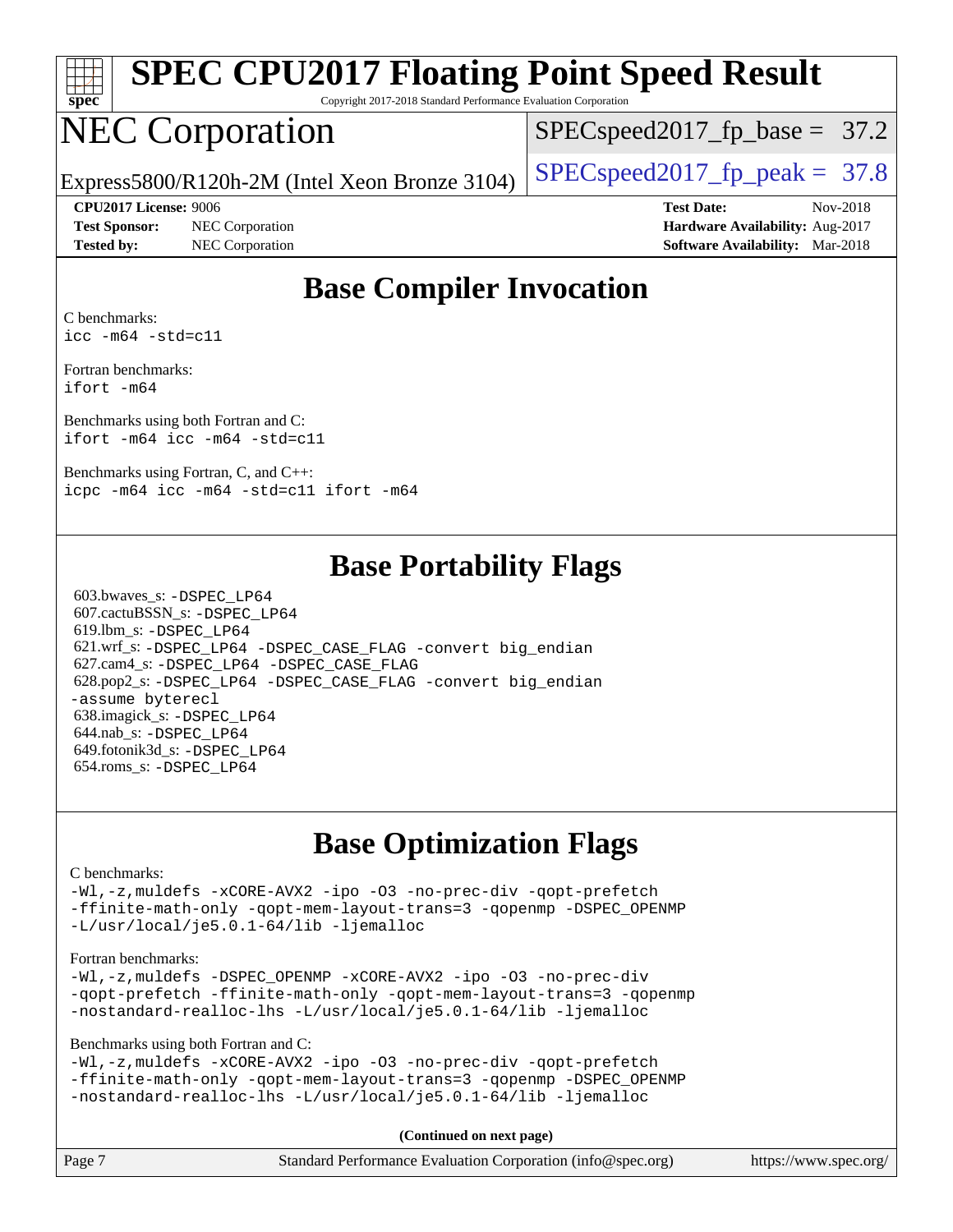

# **[SPEC CPU2017 Floating Point Speed Result](http://www.spec.org/auto/cpu2017/Docs/result-fields.html#SPECCPU2017FloatingPointSpeedResult)**

Copyright 2017-2018 Standard Performance Evaluation Corporation

### NEC Corporation

 $SPECspeed2017_fp\_base = 37.2$ 

Express5800/R120h-2M (Intel Xeon Bronze 3104) [SPECspeed2017\\_fp\\_peak =](http://www.spec.org/auto/cpu2017/Docs/result-fields.html#SPECspeed2017fppeak) 37.8

**[Tested by:](http://www.spec.org/auto/cpu2017/Docs/result-fields.html#Testedby)** NEC Corporation **[Software Availability:](http://www.spec.org/auto/cpu2017/Docs/result-fields.html#SoftwareAvailability)** Mar-2018

**[CPU2017 License:](http://www.spec.org/auto/cpu2017/Docs/result-fields.html#CPU2017License)** 9006 **[Test Date:](http://www.spec.org/auto/cpu2017/Docs/result-fields.html#TestDate)** Nov-2018 **[Test Sponsor:](http://www.spec.org/auto/cpu2017/Docs/result-fields.html#TestSponsor)** NEC Corporation **[Hardware Availability:](http://www.spec.org/auto/cpu2017/Docs/result-fields.html#HardwareAvailability)** Aug-2017

#### **[Base Optimization Flags \(Continued\)](http://www.spec.org/auto/cpu2017/Docs/result-fields.html#BaseOptimizationFlags)**

[Benchmarks using Fortran, C, and C++:](http://www.spec.org/auto/cpu2017/Docs/result-fields.html#BenchmarksusingFortranCandCXX)

[-Wl,-z,muldefs](http://www.spec.org/cpu2017/results/res2018q4/cpu2017-20181126-09842.flags.html#user_CC_CXX_FCbase_link_force_multiple1_b4cbdb97b34bdee9ceefcfe54f4c8ea74255f0b02a4b23e853cdb0e18eb4525ac79b5a88067c842dd0ee6996c24547a27a4b99331201badda8798ef8a743f577) [-xCORE-AVX2](http://www.spec.org/cpu2017/results/res2018q4/cpu2017-20181126-09842.flags.html#user_CC_CXX_FCbase_f-xCORE-AVX2) [-ipo](http://www.spec.org/cpu2017/results/res2018q4/cpu2017-20181126-09842.flags.html#user_CC_CXX_FCbase_f-ipo) [-O3](http://www.spec.org/cpu2017/results/res2018q4/cpu2017-20181126-09842.flags.html#user_CC_CXX_FCbase_f-O3) [-no-prec-div](http://www.spec.org/cpu2017/results/res2018q4/cpu2017-20181126-09842.flags.html#user_CC_CXX_FCbase_f-no-prec-div) [-qopt-prefetch](http://www.spec.org/cpu2017/results/res2018q4/cpu2017-20181126-09842.flags.html#user_CC_CXX_FCbase_f-qopt-prefetch) [-ffinite-math-only](http://www.spec.org/cpu2017/results/res2018q4/cpu2017-20181126-09842.flags.html#user_CC_CXX_FCbase_f_finite_math_only_cb91587bd2077682c4b38af759c288ed7c732db004271a9512da14a4f8007909a5f1427ecbf1a0fb78ff2a814402c6114ac565ca162485bbcae155b5e4258871) [-qopt-mem-layout-trans=3](http://www.spec.org/cpu2017/results/res2018q4/cpu2017-20181126-09842.flags.html#user_CC_CXX_FCbase_f-qopt-mem-layout-trans_de80db37974c74b1f0e20d883f0b675c88c3b01e9d123adea9b28688d64333345fb62bc4a798493513fdb68f60282f9a726aa07f478b2f7113531aecce732043) [-qopenmp](http://www.spec.org/cpu2017/results/res2018q4/cpu2017-20181126-09842.flags.html#user_CC_CXX_FCbase_qopenmp_16be0c44f24f464004c6784a7acb94aca937f053568ce72f94b139a11c7c168634a55f6653758ddd83bcf7b8463e8028bb0b48b77bcddc6b78d5d95bb1df2967) [-DSPEC\\_OPENMP](http://www.spec.org/cpu2017/results/res2018q4/cpu2017-20181126-09842.flags.html#suite_CC_CXX_FCbase_DSPEC_OPENMP) [-nostandard-realloc-lhs](http://www.spec.org/cpu2017/results/res2018q4/cpu2017-20181126-09842.flags.html#user_CC_CXX_FCbase_f_2003_std_realloc_82b4557e90729c0f113870c07e44d33d6f5a304b4f63d4c15d2d0f1fab99f5daaed73bdb9275d9ae411527f28b936061aa8b9c8f2d63842963b95c9dd6426b8a) [-L/usr/local/je5.0.1-64/lib](http://www.spec.org/cpu2017/results/res2018q4/cpu2017-20181126-09842.flags.html#user_CC_CXX_FCbase_jemalloc_link_path64_4b10a636b7bce113509b17f3bd0d6226c5fb2346b9178c2d0232c14f04ab830f976640479e5c33dc2bcbbdad86ecfb6634cbbd4418746f06f368b512fced5394) [-ljemalloc](http://www.spec.org/cpu2017/results/res2018q4/cpu2017-20181126-09842.flags.html#user_CC_CXX_FCbase_jemalloc_link_lib_d1249b907c500fa1c0672f44f562e3d0f79738ae9e3c4a9c376d49f265a04b9c99b167ecedbf6711b3085be911c67ff61f150a17b3472be731631ba4d0471706)

#### **[Peak Compiler Invocation](http://www.spec.org/auto/cpu2017/Docs/result-fields.html#PeakCompilerInvocation)**

[C benchmarks](http://www.spec.org/auto/cpu2017/Docs/result-fields.html#Cbenchmarks): [icc -m64 -std=c11](http://www.spec.org/cpu2017/results/res2018q4/cpu2017-20181126-09842.flags.html#user_CCpeak_intel_icc_64bit_c11_33ee0cdaae7deeeab2a9725423ba97205ce30f63b9926c2519791662299b76a0318f32ddfffdc46587804de3178b4f9328c46fa7c2b0cd779d7a61945c91cd35)

[Fortran benchmarks](http://www.spec.org/auto/cpu2017/Docs/result-fields.html#Fortranbenchmarks): [ifort -m64](http://www.spec.org/cpu2017/results/res2018q4/cpu2017-20181126-09842.flags.html#user_FCpeak_intel_ifort_64bit_24f2bb282fbaeffd6157abe4f878425411749daecae9a33200eee2bee2fe76f3b89351d69a8130dd5949958ce389cf37ff59a95e7a40d588e8d3a57e0c3fd751)

[Benchmarks using both Fortran and C](http://www.spec.org/auto/cpu2017/Docs/result-fields.html#BenchmarksusingbothFortranandC): [ifort -m64](http://www.spec.org/cpu2017/results/res2018q4/cpu2017-20181126-09842.flags.html#user_CC_FCpeak_intel_ifort_64bit_24f2bb282fbaeffd6157abe4f878425411749daecae9a33200eee2bee2fe76f3b89351d69a8130dd5949958ce389cf37ff59a95e7a40d588e8d3a57e0c3fd751) [icc -m64 -std=c11](http://www.spec.org/cpu2017/results/res2018q4/cpu2017-20181126-09842.flags.html#user_CC_FCpeak_intel_icc_64bit_c11_33ee0cdaae7deeeab2a9725423ba97205ce30f63b9926c2519791662299b76a0318f32ddfffdc46587804de3178b4f9328c46fa7c2b0cd779d7a61945c91cd35)

[Benchmarks using Fortran, C, and C++:](http://www.spec.org/auto/cpu2017/Docs/result-fields.html#BenchmarksusingFortranCandCXX) [icpc -m64](http://www.spec.org/cpu2017/results/res2018q4/cpu2017-20181126-09842.flags.html#user_CC_CXX_FCpeak_intel_icpc_64bit_4ecb2543ae3f1412ef961e0650ca070fec7b7afdcd6ed48761b84423119d1bf6bdf5cad15b44d48e7256388bc77273b966e5eb805aefd121eb22e9299b2ec9d9) [icc -m64 -std=c11](http://www.spec.org/cpu2017/results/res2018q4/cpu2017-20181126-09842.flags.html#user_CC_CXX_FCpeak_intel_icc_64bit_c11_33ee0cdaae7deeeab2a9725423ba97205ce30f63b9926c2519791662299b76a0318f32ddfffdc46587804de3178b4f9328c46fa7c2b0cd779d7a61945c91cd35) [ifort -m64](http://www.spec.org/cpu2017/results/res2018q4/cpu2017-20181126-09842.flags.html#user_CC_CXX_FCpeak_intel_ifort_64bit_24f2bb282fbaeffd6157abe4f878425411749daecae9a33200eee2bee2fe76f3b89351d69a8130dd5949958ce389cf37ff59a95e7a40d588e8d3a57e0c3fd751)

#### **[Peak Portability Flags](http://www.spec.org/auto/cpu2017/Docs/result-fields.html#PeakPortabilityFlags)**

Same as Base Portability Flags

#### **[Peak Optimization Flags](http://www.spec.org/auto/cpu2017/Docs/result-fields.html#PeakOptimizationFlags)**

[C benchmarks](http://www.spec.org/auto/cpu2017/Docs/result-fields.html#Cbenchmarks):

619.lbm\_s: basepeak = yes

 638.imagick\_s: [-xCORE-AVX2](http://www.spec.org/cpu2017/results/res2018q4/cpu2017-20181126-09842.flags.html#user_peakCOPTIMIZE638_imagick_s_f-xCORE-AVX2) [-ipo](http://www.spec.org/cpu2017/results/res2018q4/cpu2017-20181126-09842.flags.html#user_peakCOPTIMIZE638_imagick_s_f-ipo) [-O3](http://www.spec.org/cpu2017/results/res2018q4/cpu2017-20181126-09842.flags.html#user_peakCOPTIMIZE638_imagick_s_f-O3) [-no-prec-div](http://www.spec.org/cpu2017/results/res2018q4/cpu2017-20181126-09842.flags.html#user_peakCOPTIMIZE638_imagick_s_f-no-prec-div) [-qopt-prefetch](http://www.spec.org/cpu2017/results/res2018q4/cpu2017-20181126-09842.flags.html#user_peakCOPTIMIZE638_imagick_s_f-qopt-prefetch) [-ffinite-math-only](http://www.spec.org/cpu2017/results/res2018q4/cpu2017-20181126-09842.flags.html#user_peakCOPTIMIZE638_imagick_s_f_finite_math_only_cb91587bd2077682c4b38af759c288ed7c732db004271a9512da14a4f8007909a5f1427ecbf1a0fb78ff2a814402c6114ac565ca162485bbcae155b5e4258871) [-qopt-mem-layout-trans=3](http://www.spec.org/cpu2017/results/res2018q4/cpu2017-20181126-09842.flags.html#user_peakCOPTIMIZE638_imagick_s_f-qopt-mem-layout-trans_de80db37974c74b1f0e20d883f0b675c88c3b01e9d123adea9b28688d64333345fb62bc4a798493513fdb68f60282f9a726aa07f478b2f7113531aecce732043) [-qopenmp](http://www.spec.org/cpu2017/results/res2018q4/cpu2017-20181126-09842.flags.html#user_peakCOPTIMIZE638_imagick_s_qopenmp_16be0c44f24f464004c6784a7acb94aca937f053568ce72f94b139a11c7c168634a55f6653758ddd83bcf7b8463e8028bb0b48b77bcddc6b78d5d95bb1df2967) [-DSPEC\\_OPENMP](http://www.spec.org/cpu2017/results/res2018q4/cpu2017-20181126-09842.flags.html#suite_peakCOPTIMIZE638_imagick_s_DSPEC_OPENMP)

 $644$ .nab\_s: basepeak = yes

[Fortran benchmarks](http://www.spec.org/auto/cpu2017/Docs/result-fields.html#Fortranbenchmarks):

**(Continued on next page)**

Page 8 Standard Performance Evaluation Corporation [\(info@spec.org\)](mailto:info@spec.org) <https://www.spec.org/>